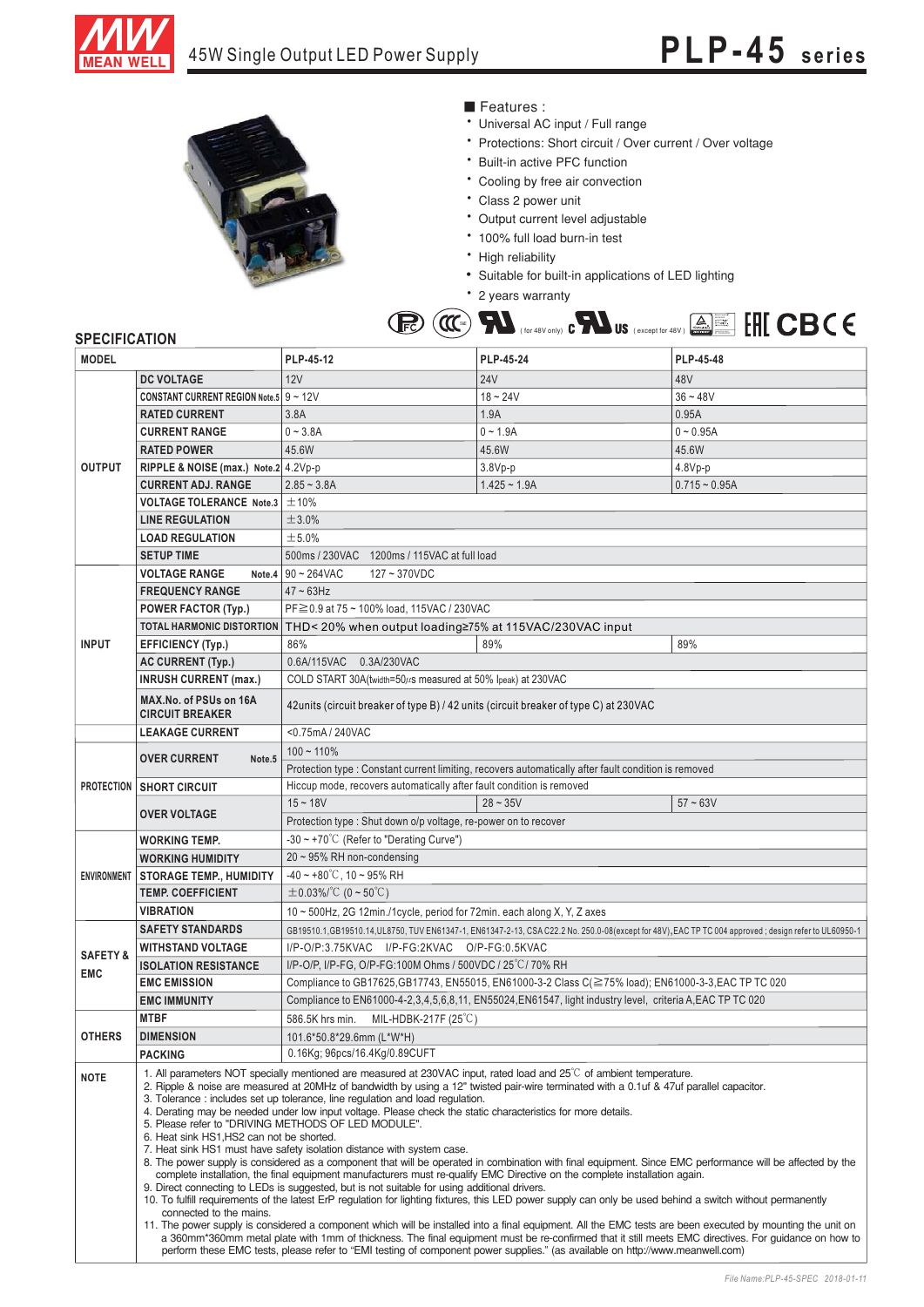

## 45W Single Output LED Power Supply **PLP-45 series**